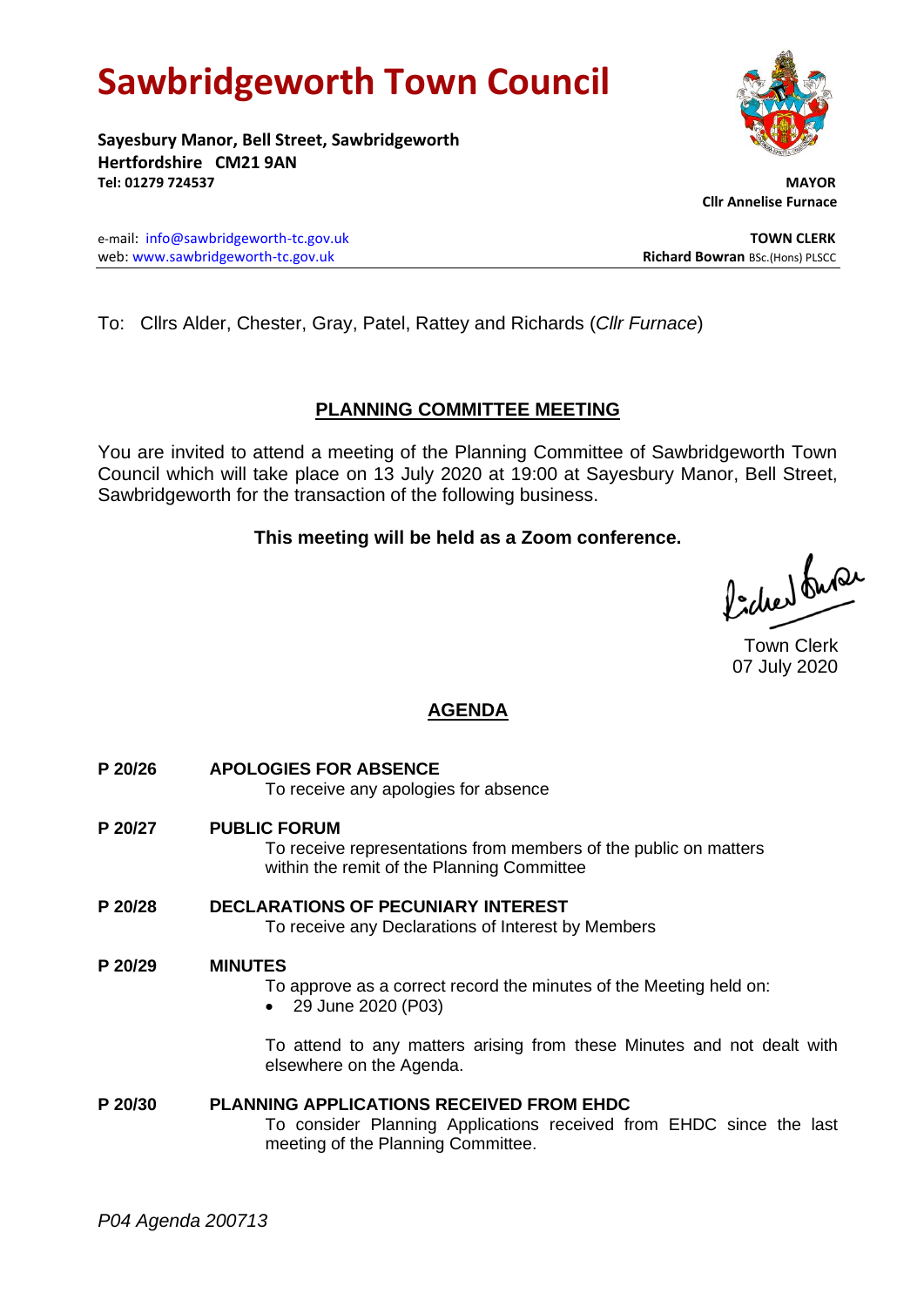#### **3/20/0413/FUL The Leventhorpe School, CM21 9BX**

[Demolition of existing science building and the erection of a new 2-storey teaching block](https://publicaccess.eastherts.gov.uk/online-applications/applicationDetails.do?activeTab=documents&keyVal=Q6BGLTGLFP600)  [\(Use Class D1\) with associated landscaping and the installation of an additional block of](https://publicaccess.eastherts.gov.uk/online-applications/applicationDetails.do?activeTab=documents&keyVal=Q6BGLTGLFP600)  [interim temporary classrooms during construction \(Approximately 1068 m2 GEA\)](https://publicaccess.eastherts.gov.uk/online-applications/applicationDetails.do?activeTab=documents&keyVal=Q6BGLTGLFP600)  [alongside the retention of temporary units approved under planning consent](https://publicaccess.eastherts.gov.uk/online-applications/applicationDetails.do?activeTab=documents&keyVal=Q6BGLTGLFP600)  [3/18/2098/FUL](https://publicaccess.eastherts.gov.uk/online-applications/applicationDetails.do?activeTab=documents&keyVal=Q6BGLTGLFP600)

**\_\_\_\_\_\_\_\_\_\_\_\_\_\_\_\_\_\_\_\_\_\_\_\_\_\_\_\_\_\_\_\_\_\_\_\_\_\_\_\_\_\_\_\_\_\_\_\_\_\_\_\_\_\_\_\_\_\_\_\_\_\_\_\_\_**

**\_\_\_\_\_\_\_\_\_\_\_\_\_\_\_\_\_\_\_\_\_\_\_\_\_\_\_\_\_\_\_\_\_\_\_\_\_\_\_\_\_\_\_\_\_\_\_\_\_\_\_\_\_\_\_\_\_\_\_\_\_\_\_\_\_**

**Applicant:** Bowmer & Kirkland

#### **3/20/1152/HH Parsonage Farm, Parsonage Lane, CM21 0ND**

[Two storey rear extension](https://publicaccess.eastherts.gov.uk/online-applications/applicationDetails.do?activeTab=documents&keyVal=QCDLAGGLHA600) **Applicant:** Mr Paul Avontuur

#### **3/20/1165/HH 3 The Orchards, CM21 9BB**

[Two storey side and rear extension incorporating dormer windows. Single storey front and](https://publicaccess.eastherts.gov.uk/online-applications/applicationDetails.do?activeTab=documents&keyVal=QCFFWXGLHB300)  [rear extension. Garage conversion](https://publicaccess.eastherts.gov.uk/online-applications/applicationDetails.do?activeTab=documents&keyVal=QCFFWXGLHB300) **Applicant:** Mr & Mrs P James

**\_\_\_\_\_\_\_\_\_\_\_\_\_\_\_\_\_\_\_\_\_\_\_\_\_\_\_\_\_\_\_\_\_\_\_\_\_\_\_\_\_\_\_\_\_\_\_\_\_\_\_\_\_\_\_\_\_\_\_\_\_\_\_\_\_**

**\_\_\_\_\_\_\_\_\_\_\_\_\_\_\_\_\_\_\_\_\_\_\_\_\_\_\_\_\_\_\_\_\_\_\_\_\_\_\_\_\_\_\_\_\_\_\_\_\_\_\_\_\_\_\_\_\_\_\_\_\_\_\_\_\_**

### **3/20/1229/FUL &**

**3/20/1230/LBC 27 Bell Street, CM21 9AR**

[Change of Use from A2 \(Building Society\) to A3 \(Restaurant\)](https://publicaccess.eastherts.gov.uk/online-applications/applicationDetails.do?activeTab=documents&keyVal=QCVST7GLHFX00) **Applicant:** Mr Peter Bennett **\_\_\_\_\_\_\_\_\_\_\_\_\_\_\_\_\_\_\_\_\_\_\_\_\_\_\_\_\_\_\_\_\_\_\_\_\_\_\_\_\_\_\_\_\_\_\_\_\_\_\_\_\_\_\_\_\_\_\_\_\_\_\_\_\_**

#### **P 20/31 LATE PLANNING APPLICATIONS**

To deal with Planning Applications received from EHDC following the Publication of this Agenda and received before 10 July 2020

# **P 20/32 PLANNING DECISIONS MADE BY EHDC**

To receive Planning Decisions from EHDC.

#### **3/20/0823/HH Dower House, 17A Knight Street, CM21 9AT**

Construction of 2 storey side extension. New first floor rear window opening **Applicant:** Mr Darren Hodges

#### *STC Comment:* No objection

*EHDC Decision***:** Refused. "The proposed development, by reason of its inappropriate design and lack of subservience, fails to reflect and promote local distinctiveness and would cause harm to the character and appearance of the site and its surrounds and the Sawbridgeworth Conservation Area. The harm to the Conservation Area is less than substantial; however it is not outweighed by any public benefits. The proposal is therefore contrary to Policies DES4, HOU11, HA1 and HA4 of the East Herts District Plan (2018) and the requirements of Paragraph 196 of the National Planning Policy Framework (2019)"

**\_\_\_\_\_\_\_\_\_\_\_\_\_\_\_\_\_\_\_\_\_\_\_\_\_\_\_\_\_\_\_\_\_\_\_\_\_\_\_\_\_\_\_\_\_\_\_\_\_\_\_\_\_\_\_\_\_\_\_\_\_\_\_\_\_**

**\_\_\_\_\_\_\_\_\_\_\_\_\_\_\_\_\_\_\_\_\_\_\_\_\_\_\_\_\_\_\_\_\_\_\_\_\_\_\_\_\_\_\_\_\_\_\_\_\_\_\_\_\_\_\_\_\_\_\_\_\_\_\_\_\_**